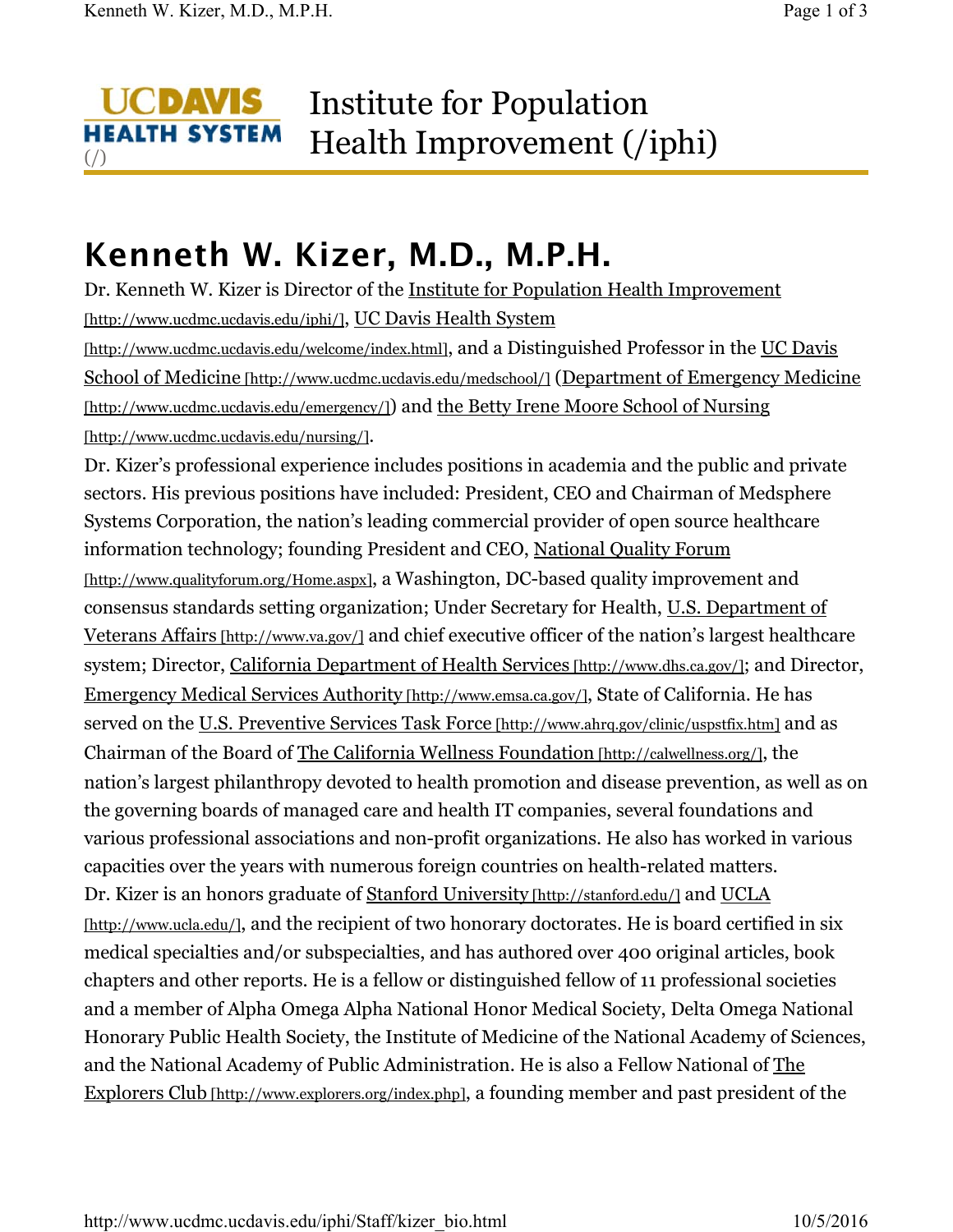international Wilderness Medical Society [http://www.wms.org/], a former U.S. Navy diver, and a nationally recognized expert on diving and aquatic sports medicine and the medical aspects of wilderness activities.

His accomplishments have been recognized with dozens of awards, including the Award of Excellence, American Public Health Association; Distinguished Service Medal, American Legion; Earnest A. Codman Award, The Joint Commission; Gustav O. Lienhard Medal and Award, Institute of Medicine; Justin Ford Kimball Innovator Award, American Hospital Association; Nathan Davis Award for Outstanding Public Service, American Medical Association; John D. Chase Award for Physician Executive Excellence, Association of Military Surgeons of the United States; Exceptional Service Award, U.S. Department of Veterans Affairs; Rodney T. West Literary Achievement Award, American College of Physician Executives; Special Recognition Award, March of Dimes; Rear Admiral William S. Parsens Award for Scientific and Technical Progress, Navy League of the United States; Torch Award, Coalition to Protect All Californians from Tobacco; Founders' Award, American College of Medical Quality; and the Award of Honor, American Society of Health-System Pharmacists. He has been selected as one of the '100 Most Powerful People in Healthcare' by *Modern Healthcare* [http://www.modernhealthcare.com/] magazine on several occasions, and his work has been featured in *Time* [http://www.time.com/time/], *BusinessWeek* [http://www.businessweek.com/], *Fortune* [http://money.cnn.com/magazines/fortune/], *The Wall Street Journal* [http://online.wsj.com/home-page], *The New York Times* [http://www.nytimes.com/] and numerous other magazines, newspapers and national television shows.

## **UC DAVIS INSTITUTE FOR POPULATION HEALTH IMPROVEMENT (/IPHI)**

4800 2nd Avenue Suite 2600 | Sacramento, CA 95817 | Phone: 916-734-4754 (tel:916-734-4754) © 2016 UC Regents. [http://www.ucdmc.ucdavis.edu/legal] All Rights Reserved | Legal (/iphi/legal.html)

×



Kenneth W. Kizer, M.D., M.P.H. http://www.ucdmc.ucdavis.edu/iphi/Staff/kizer\_bio.html TOP SERVICES